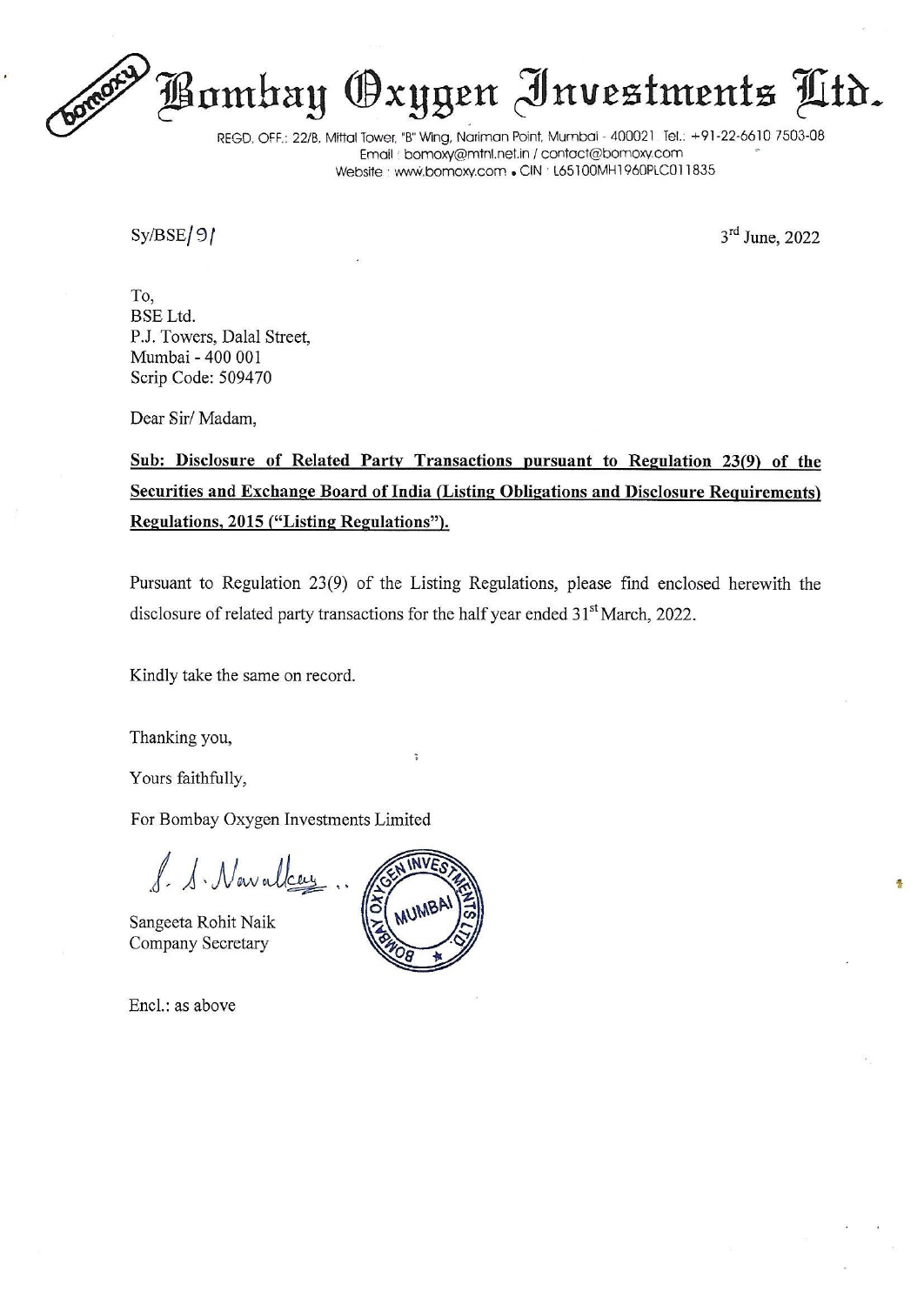

## DISCLOSURE OF RELATED PARTY TRANSACTIONS

## $\triangleright$  Names of related parties, nature of relationship and transactions carried out with related **PEGD. OFF**<br>REGD. OFF<br>
REGD. OFF<br>
upursuance with Regenlations, 2015.<br>
Names of related parties in ordinary **Example 22/8.** Mittel Tower. "B" Wing, North ReGD. OFF.: 22/B. Mittel Tower. "B" Wing, North Website<br>
Final Lower. "B" Wing, North Website<br>
Website : www.bomoxy.org<br>
DISCLOSURE OF RELATED<br>
pursuance with Regulation 23(9) parties in ordinary course of business.

|                                         | Bombay (Oxygen Investments L                                                                                                                                                                                   |                     |                                         |  |  |
|-----------------------------------------|----------------------------------------------------------------------------------------------------------------------------------------------------------------------------------------------------------------|---------------------|-----------------------------------------|--|--|
|                                         | REGD, OFF.: 22/B, Mittal Tower, "B" Wing, Nariman Point, Mumbai - 400021 Tel.: +91-22-6610 7503-08<br>Email · bomoxy@mtnl.net.in / contact@bomoxy.com<br>Website: www.bomoxy.com . CIN : L65100MH1960PLC011835 |                     |                                         |  |  |
|                                         | <b>DISCLOSURE OF RELATED PARTY TRANSACTIONS</b>                                                                                                                                                                |                     |                                         |  |  |
|                                         | pursuance with Regulation 23(9) of the SEBI (Listing Obligations and Disclosure Requirements)                                                                                                                  |                     |                                         |  |  |
| egulations, 2015.                       |                                                                                                                                                                                                                |                     |                                         |  |  |
|                                         |                                                                                                                                                                                                                |                     |                                         |  |  |
|                                         | Names of related parties, nature of relationship and transactions carried out with related                                                                                                                     |                     |                                         |  |  |
| parties in ordinary course of business. |                                                                                                                                                                                                                |                     |                                         |  |  |
|                                         |                                                                                                                                                                                                                |                     | (Rs. in lakhs)                          |  |  |
| Name of the Party                       | Nature of relationship                                                                                                                                                                                         | <b>Director</b>     | Salary<br>and                           |  |  |
|                                         |                                                                                                                                                                                                                | <b>Sitting Fees</b> | other employee                          |  |  |
|                                         |                                                                                                                                                                                                                |                     |                                         |  |  |
|                                         |                                                                                                                                                                                                                |                     | benefits to Key                         |  |  |
|                                         |                                                                                                                                                                                                                |                     | Managerial                              |  |  |
|                                         |                                                                                                                                                                                                                |                     | Personnel                               |  |  |
| <b>Key Management</b>                   |                                                                                                                                                                                                                |                     | Half Year Ended 31 <sup>st</sup> March, |  |  |
| Personnel (KMP)                         |                                                                                                                                                                                                                | 2022                |                                         |  |  |
| Mr. Shyam M. Ruia                       | Chairman & Non-Executive                                                                                                                                                                                       | 0.06                |                                         |  |  |
|                                         | Non-Independent Director<br>Non-Executive                                                                                                                                                                      | 0.18                |                                         |  |  |
| Mr. Mohan Bir Singh                     |                                                                                                                                                                                                                |                     |                                         |  |  |
|                                         |                                                                                                                                                                                                                |                     |                                         |  |  |
|                                         | <b>Independent Director</b>                                                                                                                                                                                    |                     |                                         |  |  |
| Mr. Nirmal P.<br>Jhunjhunwala           | Non-Executive<br><b>Independent Director</b>                                                                                                                                                                   | 0.17                |                                         |  |  |
| Mrs. Aruna K. Kanoria                   | Non-Executive                                                                                                                                                                                                  | 0.18                |                                         |  |  |
|                                         | <b>Independent Director</b>                                                                                                                                                                                    |                     |                                         |  |  |
| Mr. Vikas M. Jain                       | Non-Executive                                                                                                                                                                                                  | 0.06                |                                         |  |  |
| Ms. Hema Renganathan                    | Non-Independent Director<br>Whole-Time Director                                                                                                                                                                |                     | 8.27                                    |  |  |
|                                         |                                                                                                                                                                                                                |                     |                                         |  |  |
| Mr. Bhupesh P. Mehta                    | Chief Financial Officer                                                                                                                                                                                        |                     | 10.14                                   |  |  |
| Mrs. Sheela H. Pillai                   | (upto $8^{th}$ March, 2022)<br><b>Chief Financial Officer</b>                                                                                                                                                  |                     | 0.13                                    |  |  |
| Mrs. Sangeeta Rohit Naik                | (w.e.f. $22^{nd}$ March, 2022)<br>Company Secretary                                                                                                                                                            |                     | 3.43                                    |  |  |

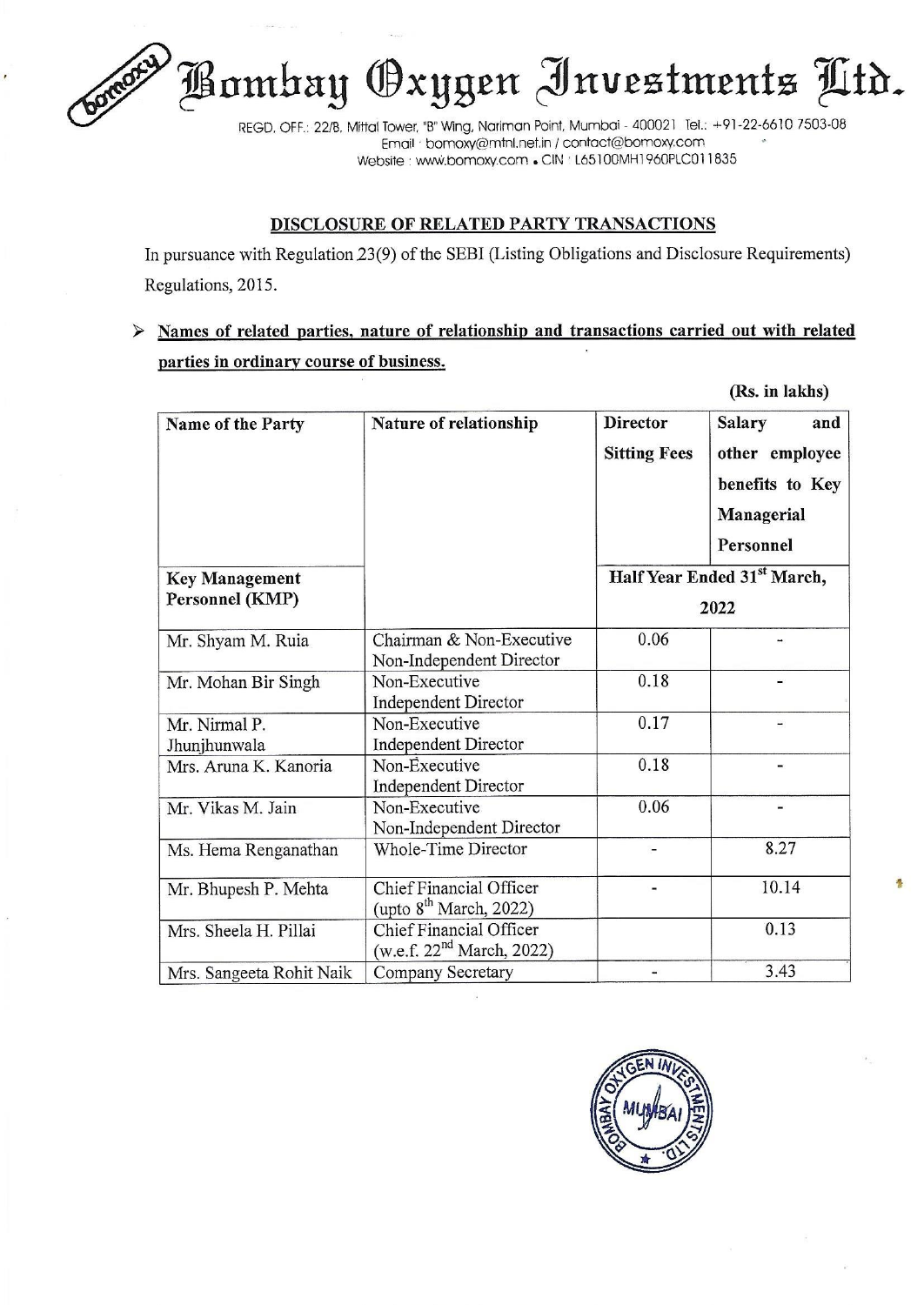| <b>General information about company</b>                                                                                                     |                                      |  |  |  |  |  |  |  |
|----------------------------------------------------------------------------------------------------------------------------------------------|--------------------------------------|--|--|--|--|--|--|--|
| Name of The Company                                                                                                                          | Bombay Oxygen Investments<br>Limited |  |  |  |  |  |  |  |
| <b>BSE Scrip Code</b>                                                                                                                        | 509470                               |  |  |  |  |  |  |  |
| NSE Symbol                                                                                                                                   | <b>NA</b>                            |  |  |  |  |  |  |  |
| <b>MSE</b> Symbol                                                                                                                            | <b>NA</b>                            |  |  |  |  |  |  |  |
| Date of Start of Financial Year                                                                                                              | $01 - 04 - 2021$                     |  |  |  |  |  |  |  |
| Date of End of Financial Year                                                                                                                | 31-03-2022                           |  |  |  |  |  |  |  |
| <b>Reporting Period</b>                                                                                                                      | Second half yearly                   |  |  |  |  |  |  |  |
| Date of Start of Reporting Period                                                                                                            | $01 - 10 - 2021$                     |  |  |  |  |  |  |  |
| Date of End of Reporting Period                                                                                                              | 31-03-2022                           |  |  |  |  |  |  |  |
| Level of rounding used in financial results                                                                                                  | Lakhs                                |  |  |  |  |  |  |  |
| Whether the company has entered into any Related Party transaction during the selected half year for which<br>it wants to submit disclosure? | Yes                                  |  |  |  |  |  |  |  |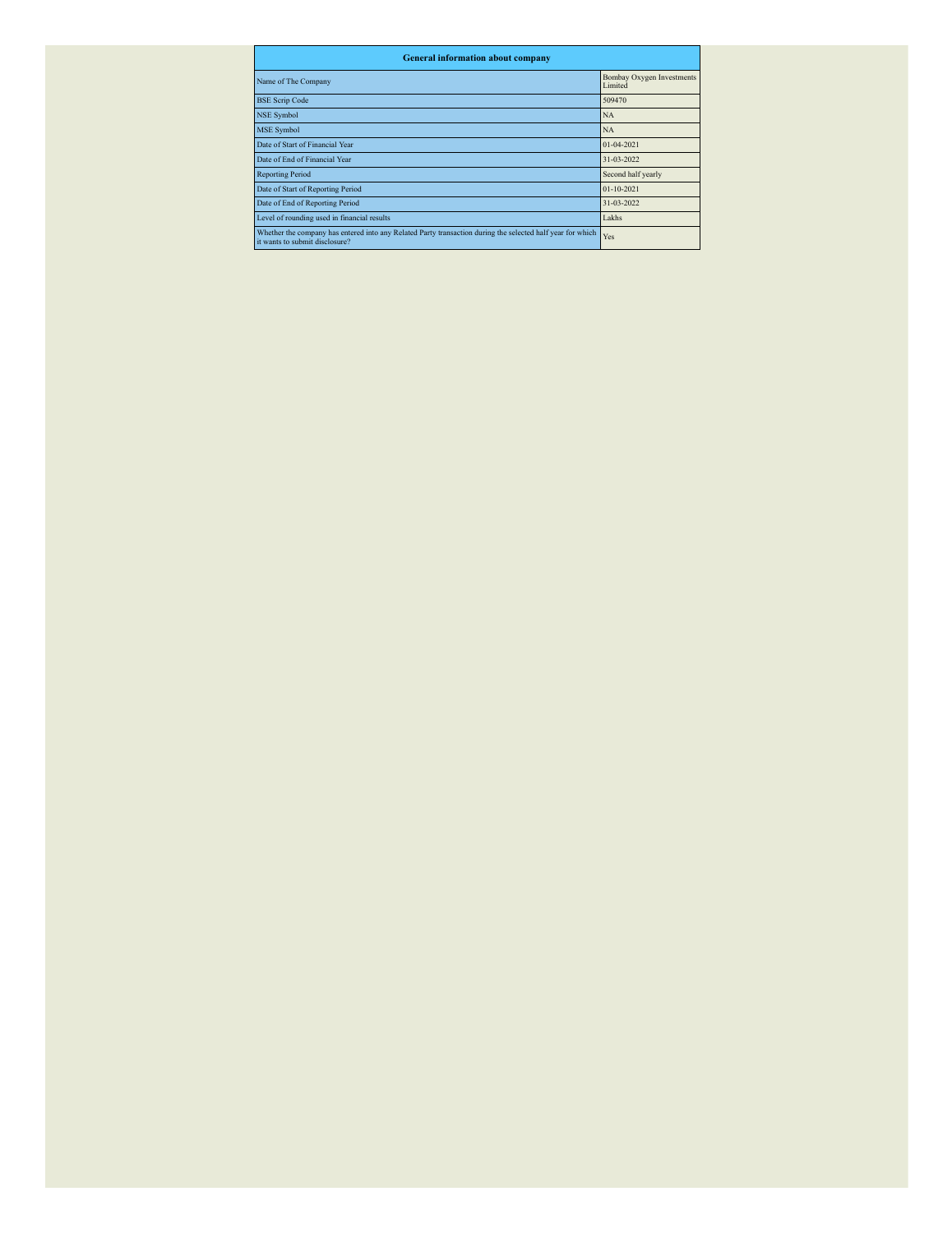| <b>Related party transactions</b>                        |                              |                                                                                              |                                                      |                                          |                                              |                                          |                                                      |                                                          |                                                          |                                                          |                                                          |
|----------------------------------------------------------|------------------------------|----------------------------------------------------------------------------------------------|------------------------------------------------------|------------------------------------------|----------------------------------------------|------------------------------------------|------------------------------------------------------|----------------------------------------------------------|----------------------------------------------------------|----------------------------------------------------------|----------------------------------------------------------|
|                                                          |                              | $\rm Sr$                                                                                     | $\,1$                                                | $\sqrt{2}$                               | $\sqrt{3}$                                   | $\overline{4}$                           | $\sqrt{5}$                                           | 6                                                        | $7\phantom{.0}$                                          | $\,$ 8 $\,$                                              | $\boldsymbol{9}$                                         |
|                                                          | Name of the<br>related party | Mr. Shyam M.<br>Ruia                                                                         | Mr. Mohan Bir<br>Singh                               | Mr. Nirmal P.<br>Jhunjhunwala            | Mrs. Aruna K.<br>Kanoria                     | Mr. Vikas M.<br>Jain                     | Ms. Hema<br>Renganathan                              | Mr. Bhupesh P.<br>Mehta (up to<br>8th March,<br>2022)    | Mrs. Sheela H.<br>Pillai (w.e.f.<br>22nd March,<br>2022) | Mrs. Sangeeta<br>Rohit Naik                              |                                                          |
| A. Details of related party                              |                              | Categories<br>of related<br>parties                                                          | Promoters                                            | Other related<br>party                   | Other related<br>party                       | Other related<br>party                   | Other related<br>party                               | Key<br>management<br>personnel of<br>entity or<br>parent | Key<br>management<br>personnel of<br>entity or parent    | Key<br>$m$ anagement<br>personnel of<br>entity or parent | Key<br>management<br>personnel of<br>entity or<br>parent |
|                                                          |                              | description<br>of<br>relationship                                                            | Non-<br>Executive<br>Non-<br>Independent<br>Director | Non-Executive<br>Independent<br>Director | Non-<br>Executive<br>Independent<br>Director | Non-Executive<br>Independent<br>Director | Non-<br>Executive<br>Non-<br>Independent<br>Director | Whole-Time<br>Director                                   | Chief Financial<br>Officer                               | <b>Chief Financial</b><br>Officer                        | Company<br>Secretary                                     |
|                                                          |                              | PAN of<br>related party<br>$\ensuremath{\mathrm{CIN}}$ of                                    | AABPR8931L                                           | AAMPS9833R                               | AABPJ0678E                                   | AAHPK0713F                               | AJUPJ5237H                                           | ABVPR1180J                                               | AACPM1427H                                               | AKWPP5972G                                               | ASSPN7710N                                               |
|                                                          |                              | related party                                                                                |                                                      |                                          |                                              |                                          |                                                      |                                                          |                                                          |                                                          |                                                          |
| <b>B.</b> Details of<br>related<br>party<br>transactions |                              | Purchase of<br>goods and<br>services<br>Sale of                                              |                                                      |                                          |                                              |                                          |                                                      |                                                          |                                                          |                                                          |                                                          |
|                                                          |                              | goods and<br>services<br>Purchase of                                                         |                                                      |                                          |                                              |                                          |                                                      |                                                          |                                                          |                                                          |                                                          |
|                                                          |                              | fixed assets<br>Sale of fixed                                                                |                                                      |                                          |                                              |                                          |                                                      |                                                          |                                                          |                                                          |                                                          |
|                                                          |                              | assets                                                                                       |                                                      |                                          |                                              |                                          |                                                      |                                                          |                                                          |                                                          |                                                          |
|                                                          |                              | Rendering of<br>services                                                                     |                                                      |                                          |                                              |                                          |                                                      |                                                          |                                                          |                                                          |                                                          |
|                                                          |                              | Receiving of<br>services                                                                     |                                                      |                                          |                                              |                                          |                                                      |                                                          |                                                          |                                                          |                                                          |
|                                                          |                              | Leases                                                                                       |                                                      |                                          |                                              |                                          |                                                      |                                                          |                                                          |                                                          |                                                          |
|                                                          |                              | Loans and<br>advances<br>given                                                               |                                                      |                                          |                                              |                                          |                                                      |                                                          |                                                          |                                                          |                                                          |
|                                                          |                              | Loans and<br>advances<br>taken                                                               |                                                      |                                          |                                              |                                          |                                                      |                                                          |                                                          |                                                          |                                                          |
|                                                          |                              | Loans and<br>advances<br>given that<br>are repaid                                            |                                                      |                                          |                                              |                                          |                                                      |                                                          |                                                          |                                                          |                                                          |
|                                                          |                              | Loans and<br>advances<br>taken that<br>are repaid                                            |                                                      |                                          |                                              |                                          |                                                      |                                                          |                                                          |                                                          |                                                          |
|                                                          |                              | Deposits<br>placed                                                                           |                                                      |                                          |                                              |                                          |                                                      |                                                          |                                                          |                                                          |                                                          |
|                                                          |                              | Deposits<br>taken                                                                            |                                                      |                                          |                                              |                                          |                                                      |                                                          |                                                          |                                                          |                                                          |
|                                                          |                              | Transfer of<br>research $\&$<br>development                                                  |                                                      |                                          |                                              |                                          |                                                      |                                                          |                                                          |                                                          |                                                          |
|                                                          |                              | Transfers<br>under lease<br>agreement                                                        |                                                      |                                          |                                              |                                          |                                                      |                                                          |                                                          |                                                          |                                                          |
|                                                          |                              | Equity<br>investment                                                                         |                                                      |                                          |                                              |                                          |                                                      |                                                          |                                                          |                                                          |                                                          |
|                                                          |                              | ипранинент<br>in equity<br>investment                                                        |                                                      |                                          |                                              |                                          |                                                      |                                                          |                                                          |                                                          |                                                          |
|                                                          |                              | Expense for<br>bad or<br>doubtful<br>debts                                                   |                                                      |                                          |                                              |                                          |                                                      |                                                          |                                                          |                                                          |                                                          |
|                                                          |                              | Guarantees<br>or collateral<br>given                                                         |                                                      |                                          |                                              |                                          |                                                      |                                                          |                                                          |                                                          |                                                          |
|                                                          |                              | Guarantees<br>or collateral<br>taken                                                         |                                                      |                                          |                                              |                                          |                                                      |                                                          |                                                          |                                                          |                                                          |
|                                                          |                              | Interest<br>income                                                                           |                                                      |                                          |                                              |                                          |                                                      |                                                          |                                                          |                                                          |                                                          |
|                                                          |                              | Interest paid                                                                                |                                                      |                                          |                                              |                                          |                                                      |                                                          |                                                          |                                                          |                                                          |
|                                                          |                              | Dividend<br>income                                                                           |                                                      |                                          |                                              |                                          |                                                      |                                                          |                                                          |                                                          |                                                          |
|                                                          |                              | Dividend<br>paid                                                                             |                                                      |                                          |                                              |                                          |                                                      |                                                          |                                                          |                                                          |                                                          |
|                                                          |                              | Management<br>$\mathop{\textup{contrast}}$<br>including for<br>deputation<br>of<br>employees |                                                      |                                          |                                              |                                          |                                                      |                                                          |                                                          |                                                          |                                                          |
|                                                          |                              | Settlement<br>of liabilities<br>by entity on<br>behalf of<br>related party                   |                                                      |                                          |                                              |                                          |                                                      |                                                          |                                                          |                                                          |                                                          |
|                                                          | Remuneration                 | Short term<br>employee<br>benefits                                                           |                                                      |                                          |                                              |                                          |                                                      | 8.27                                                     | 10.14                                                    | 0.13                                                     | 3.43                                                     |
|                                                          |                              | Post<br>employment<br>benefits                                                               |                                                      |                                          |                                              |                                          |                                                      |                                                          |                                                          |                                                          |                                                          |
|                                                          |                              | Other long-<br>term benefits                                                                 |                                                      |                                          |                                              |                                          |                                                      |                                                          |                                                          |                                                          |                                                          |